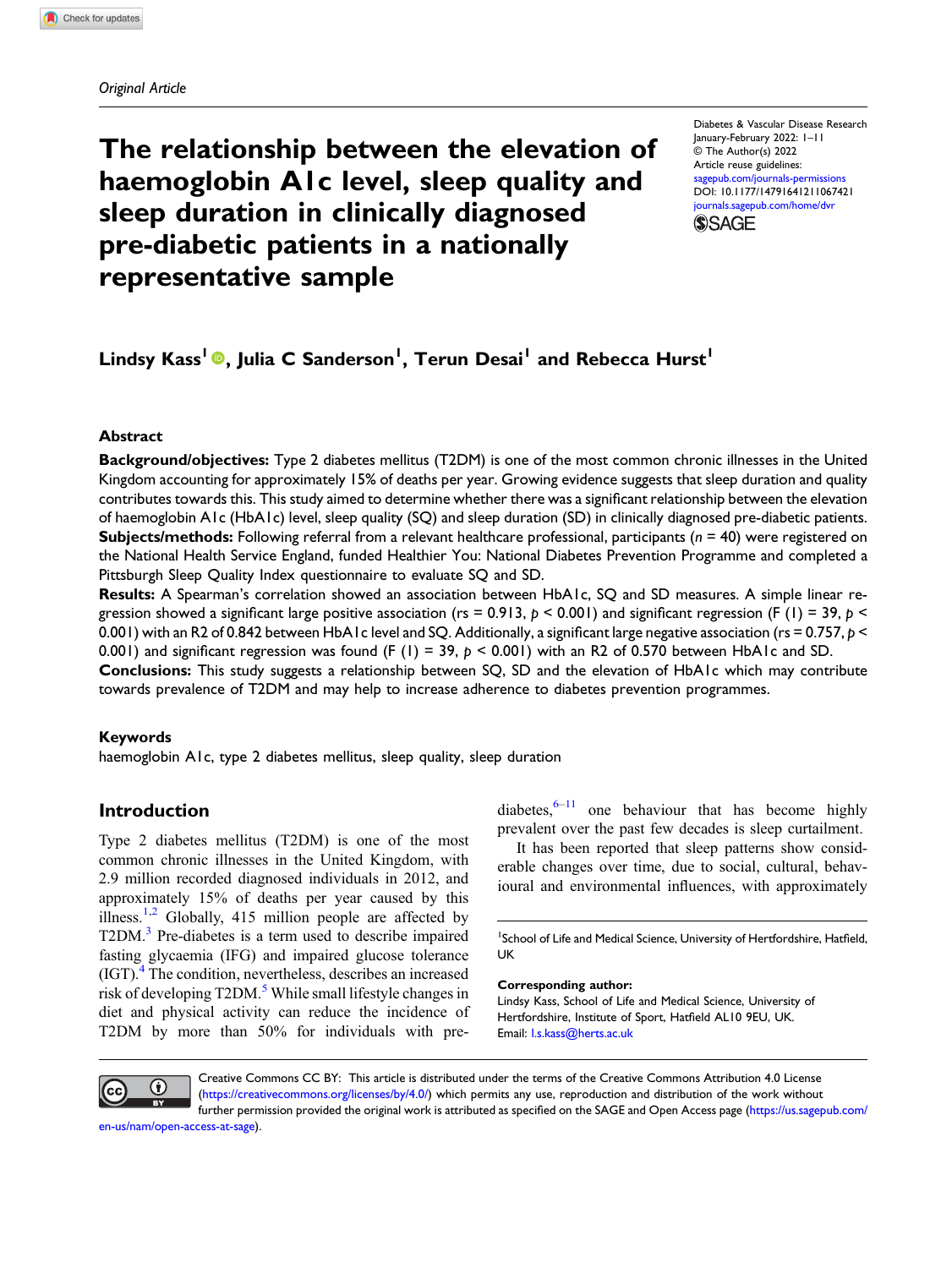one third of the adult population sleeping less than 6 h per night.<sup>[12](#page-7-7)–[14](#page-7-8)</sup> Long-term sleep loss is a significant risk factor for increased weight, insulin resistance and thus the development of T2DM. Moreover, it has also been found that there is a significant association between sleep deprivation and the later-onset T2DM in women.<sup>[15](#page-7-9)</sup> Sleep restriction has additionally been correlated with decreases in leptin (appetite suppression hormone), increases in ghrelin (appetite-stimulating hormone) and elevated appetite.<sup>[16](#page-7-10)</sup> It has also been established that partial sleep deprivation (4 h per night for 6 nights) in 11 men caused impaired glucose tolerance, higher secretion of nocturnal cortisol concentrations, increased sympathetic nervous system activity and decreased leptin secretion.<sup>[17](#page-8-0)</sup> This further decrease in night-time glucose tolerance is dependent on the occurrence of sleep.<sup>[10](#page-7-11)</sup> An association between sleep duration and increased risk of the development of T2DM has been re-ported by researchers<sup>[15](#page-7-9),18</sup>; however, further research is required to better explain the biological mechanisms un-derlying this correlation.<sup>[15](#page-7-9)</sup>

Sleep quality, similarly to sleep duration, plays an es-sential role in maintaining normal physiology.<sup>[10](#page-7-11)</sup> Sleep fragmentation has been reported as one of the main characteristics of poor sleep quality.<sup>[19](#page-8-2)</sup> Studies have established that sleep fragmentation without variations in total sleep duration causes abnormal glucose metabolism.<sup>20,[21](#page-8-4)</sup> Additionally, prospective population-based studies reported an association between poor sleep quality and the incident of T2DM.<sup>18[,22](#page-8-5)[,23](#page-8-6)</sup> Meta-analyses of these investigations indicated that self-reported decreases in sleep quality predicted the development of T2DM with a relative risk of 1.84 (total participants  $24,192$  $24,192$ ).<sup>24</sup>

There is growing evidence that sleep duration (SD) and sleep quality (SQ) are a contributing factor towards the current T2DM epidemic.<sup>[15,](#page-7-9)[25](#page-8-8)[,26](#page-8-9)</sup> U-shaped patterns have been observed in relationships between SD, SQ, all-cause mortality, obesity and  $T2DM.<sup>25,27,28</sup>$  $T2DM.<sup>25,27,28</sup>$  $T2DM.<sup>25,27,28</sup>$  $T2DM.<sup>25,27,28</sup>$  $T2DM.<sup>25,27,28</sup>$  $T2DM.<sup>25,27,28</sup>$  However, epidemiologic studies on the relationship between SD, SQ and the development of T2DM have shown varying results.<sup>[18](#page-8-1)[,25](#page-8-8)[,29](#page-8-12)</sup>

Rizza et al.  $(2021)^{30}$  $(2021)^{30}$  $(2021)^{30}$  analysed alterations in HbA1c in both active and former night shift workers with disturbed circadian rhythms to determine premature gluco-metabolic defects. They concluded that apparently healthy young nurses doing rotating night shifts showed mild but significant increases in HbA1c levels compared with diurnal workers, independently of sex, age and BMI. HbA1c levels were also higher in former night shift workers compared with diurnal workers.

Glucose tolerance is critically dependent on the ability of the pancreatic beta cells to release insulin both acutely and in a sustained fashion, and on the ability of insulin to inhibit glucose production by the liver and promote glucose utilization by peripheral tissues, known as insulin sensi-tivity.<sup>[10](#page-7-11)</sup> Reduced insulin sensitivity, or insulin resistance, occurs when higher amounts of insulin are required to reduce blood glucose levels following the administrative of the same amount of exogenous glucose.<sup>[10](#page-7-11)</sup> In healthy individuals, glucose tolerance varies across the day such that plasma glucose response to exogenous glucose is markedly higher in the evening than in the morning, and glucose tolerance is at its minimum in the middle of the night. $30$ 

Sex differences have been found to affect sleep patterns, $31$  with SQ, SD and latency differing dependent on gender.[32](#page-8-15) Sleep latency is described as the length of time it takes to fall asleep.  $33,34$  $33,34$  Longer sleep latency in women has been reported compared with men; additionally, differences have been reported between subjective versus objective measures of SQ between men and women.<sup>[32](#page-8-15),[35](#page-8-18)</sup> Reports have stated that normal sleep in women is influenced by hormonal fluctuations and regularly causes sleep fragmentation, with the prevalence of insomnia increasing from 33% in premenopausal women to 61% in postmenopausal women. $36$  In a sex-specific meta-analysis of epidemiological studies, women were demonstrated to be at a 40% increased risk of insomnia.<sup>37</sup> Additionally,<sup>[38](#page-8-21)</sup> reports state that decreased SD and reduced SQ correlated with insulin resistance. However, more prospective longitudinal studies are required to further understand the male and female associations between sleep and the development of T2DM.

HbA1c offers an indication of an individual's average blood glucose levels during the previous 3 months, which is the predicted half-life of red blood cells. $39$  HbA1c was agreed by the American Diabetes Association (ADA) as a diagnostic test for diabetes in 2009<sup>[40](#page-8-23)</sup> and the World Health Organization (WHO) in 2011.<sup>41</sup> HbA1c advantages in diagnosis of T2DM include 'standardization of measure-ment',<sup>[42](#page-9-1)</sup> non-invasive capillary blood-draw that does not involve fasting, negligible day-to-day variability and 'pre-analytical sample stability'.<sup>[42](#page-9-1)</sup> Those with HbA1c values 42 mmol/mol–47 mmol/mol are considered by the ADA and WHO to have the highest risk of developing diabetes. $40,41,43$  $40,41,43$  $40,41,43$ 

The aim of this study was to determine whether there is a significant relationship between the elevation of haemoglobin A1c (HbA1c) level, sleep quality (SQ) and sleep duration (SD) in clinically diagnosed pre-diabetic patients in a nationally representative sample in the United Kingdom.

#### Methods

The study was conducted between January 2019 and April 2019 with participants on a National Health Service England (NHSE) funded Healthier You: National Diabetes Prevention Programme (NDPP).

#### **Participants**

Forty participants took part in the study. Potential participants were approached by phone call once they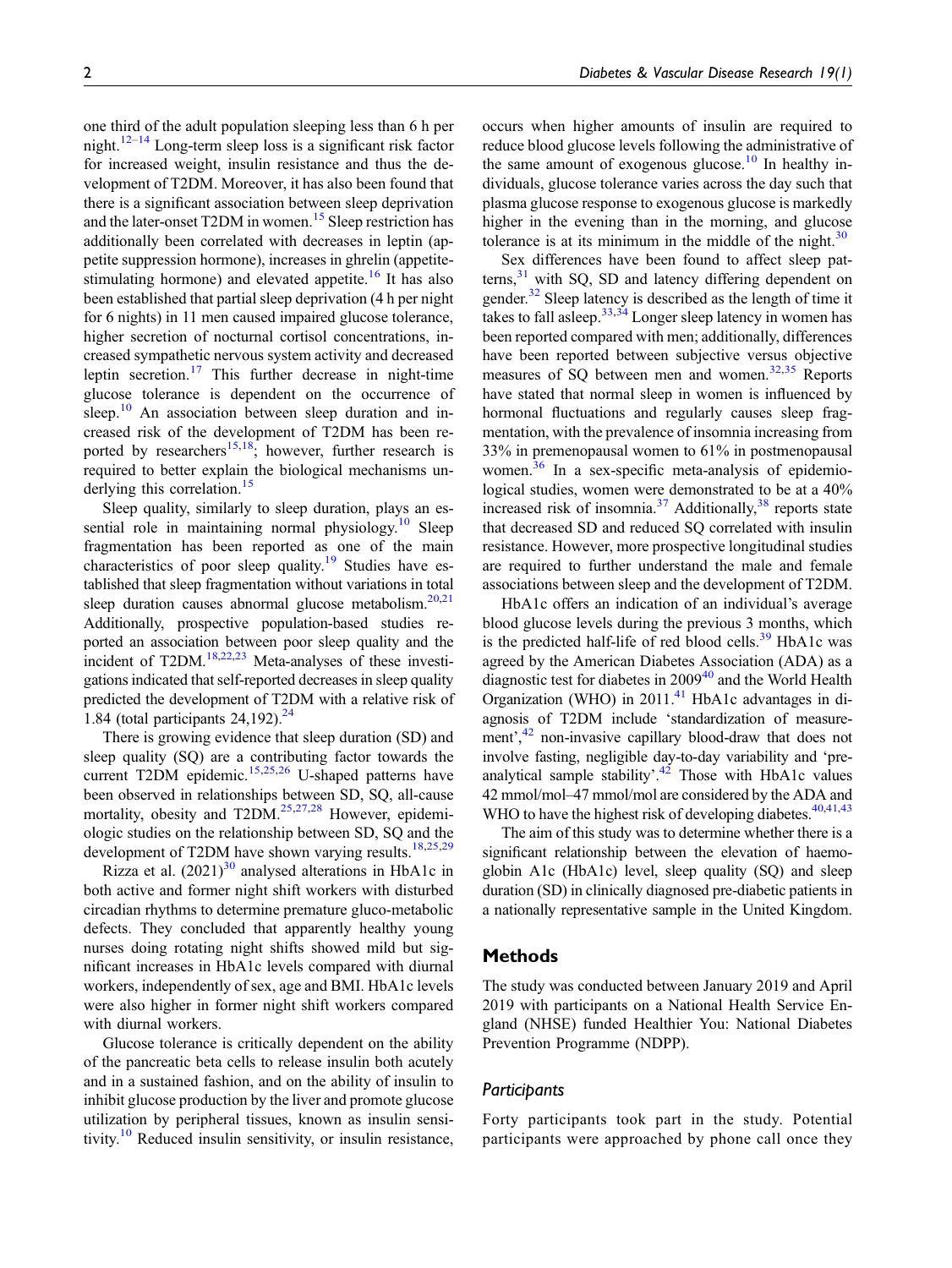<span id="page-2-0"></span>Table 1. Descriptive characteristics of the study population showing units, mean  $(\bar{x})$  and standard deviation (SD) where appropriate.

| Descriptive characteristic (units) | $\bar{x}$ ( $\pm$ SD) |
|------------------------------------|-----------------------|
| Age (years)                        | 52.87 $(\pm 8.79)$    |
| Gender – female/male               | 26/14                 |
| HbA1c (mmol/mol)                   | 44.19 $(\pm 1.58)$    |

were referred and registered on the NHSE NDPP. These programme participants were recruited through healthcare professional referrals (nurses and GPs) and self-referrals.

Participants were eligible if aged 18 years and over; had an HbA1c referral reading of between 42 and 47 mmol/mol within the last 12 months and were registered on the NHSE NDPP. Exclusion criteria included participants with a severe debilitating disease which may have interfered with the study participation, under the age of 18 years, over the age of 65 years and/or pregnant. Participant descriptive characteristics are outlined in [Table 1](#page-2-0).

The University of Hertfordshire Health Science Engineering and Technology Ethics Committee approval was granted (protocol number LMS/UG/NHS/02928 and Health Research Authority REC approval 19/WM/0031). Participants gave written consent to take part in the study, following both written and verbal information beforehand on the study protocol from the researcher. Health screening to determine NDPP suitability was undertaken directly by the intervention provider.

The study was a retrospective observational cohort study, designed to assess the relationship between the elevation of HbA1c level, SQ and SD in clinically diagnosed pre-diabetic participants referred and registered on the NHSE NDPP. Participants received a pre-program information pack in conjunction with a SQ and SD questionnaire at the end of their 1:1 initial appointments for the NHSE NDPP. Participants were given prepaid envelopes to send their anonymized questionnaires back to the researcher once completed after their 1:1 appointment.

#### Outcome measures

Sleep quality and SD were assessed using the Pittsburgh Sleep Quality Index (PSQI),<sup>[44](#page-9-3)</sup> evaluating SQ and SD over a 1-month time interval. The PSQI is a 19-item self-rated questionnaire that generates seven sleep component scores on a 0–3 scale, with three indicating the greatest dys-function.<sup>[44](#page-9-3)</sup> The PSQI score was comprised of the sum of the scores for the seven components in a way that a higher score indicated a worse SQ. Poor SQ was defined as PSQI score greater than 5. SD was defined as the number of hours participants spent sleeping.

#### Data analysis

The primary outcomes of the study were SQ and SD. All analyses were undertaken using IBM SPSS 22 (SPSS, Chicago, IL, USA). Testing for normality was undertaken: SQ and SD were found not be normally distributed. A Spearman's correlation was performed between HbA1c, SQ and SD measures. A simple linear regression was calculated to predict HbA1c based on the two significant correlates (SQ and SD). Statistical significance was set at a level of  $p < 0.05$  for all tests.

## **Results**

100% of the participants completed the PSQI questionnaire and other relevant documents, with no dropouts during the study.

#### Relationship between HbA1c and sleep quality

A Spearman's rho correlation for the entire cohort reported a significant large positive association (rs = 0.913,  $p \le$ 0.001) between HbA1c elevation level (mmol/mol) and SQ (AU) ([Figure 1](#page-3-0)). Additionally, a significant regression was found (F (1) = 39,  $p < 0.001$ ) with an R<sup>2</sup> of 0.842.

#### Relationship between HbA1c and sleep duration

A Spearman's rho correlation reported a significant large negative association (rs =  $-0.757$ ,  $p < 0.001$ ) between HbA1c elevation level (mmol/mol) and SD (hours) ([Figure 2\)](#page-3-1). A significant regression was found (F  $(1) = 39$ ,  $p \le 0.001$ ) with an R<sup>2</sup> of 0.570.

## Relationship between female HbA1c and sleep quality

A Spearman's rho correlation reported a significant large positive association (rs =  $-0.868$ ,  $p < 0.001$ ) between female HbA1c elevation level (mmol/mol) and SQ (AU) ([Figure 3\)](#page-4-0). A significant regression was found (F  $(1) = 25$ ,  $p \le 0.001$ ) with an R<sup>2</sup> of 0.795.

## Relationship between female HbA1c and sleep duration

A Spearman's rho correlation reported a significant large negative association (rs =  $-0.723$ ,  $p < 0.001$ ) between female HbA1c elevation level (mmol/mol) and SD (hours) ([Figure 4\)](#page-4-1). A significant regression was found (F  $(1) = 25$ ,  $p \le 0.001$ ) with an R<sup>2</sup> of 0.529.

#### Relationship between male HbA1c and sleep quality

A Spearman's rho correlation reported a significant large positive association (rs =  $-0.972$ ,  $p < 0.001$ ) between male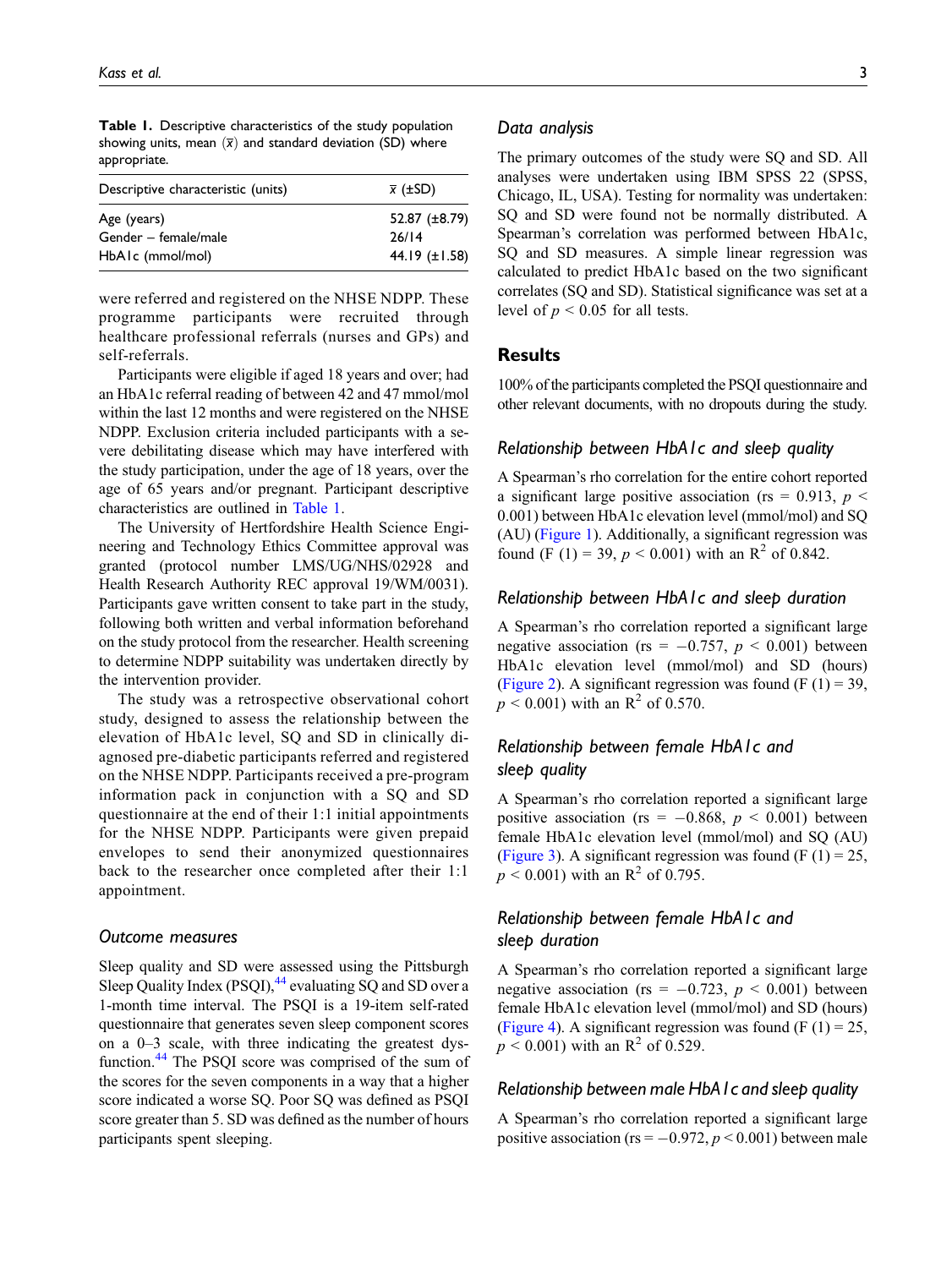

<span id="page-3-0"></span>Figure 1. Scatter plot of HbA1c (mmol/mol) against sleep quality (AU) including \*regression equation and \*\*slope coefficient.



<span id="page-3-1"></span>Figure 2. Scatter plot of HbA1c (mmol/mol) against sleep duration (hrs) including \*regression equation and \*\*slope coefficient.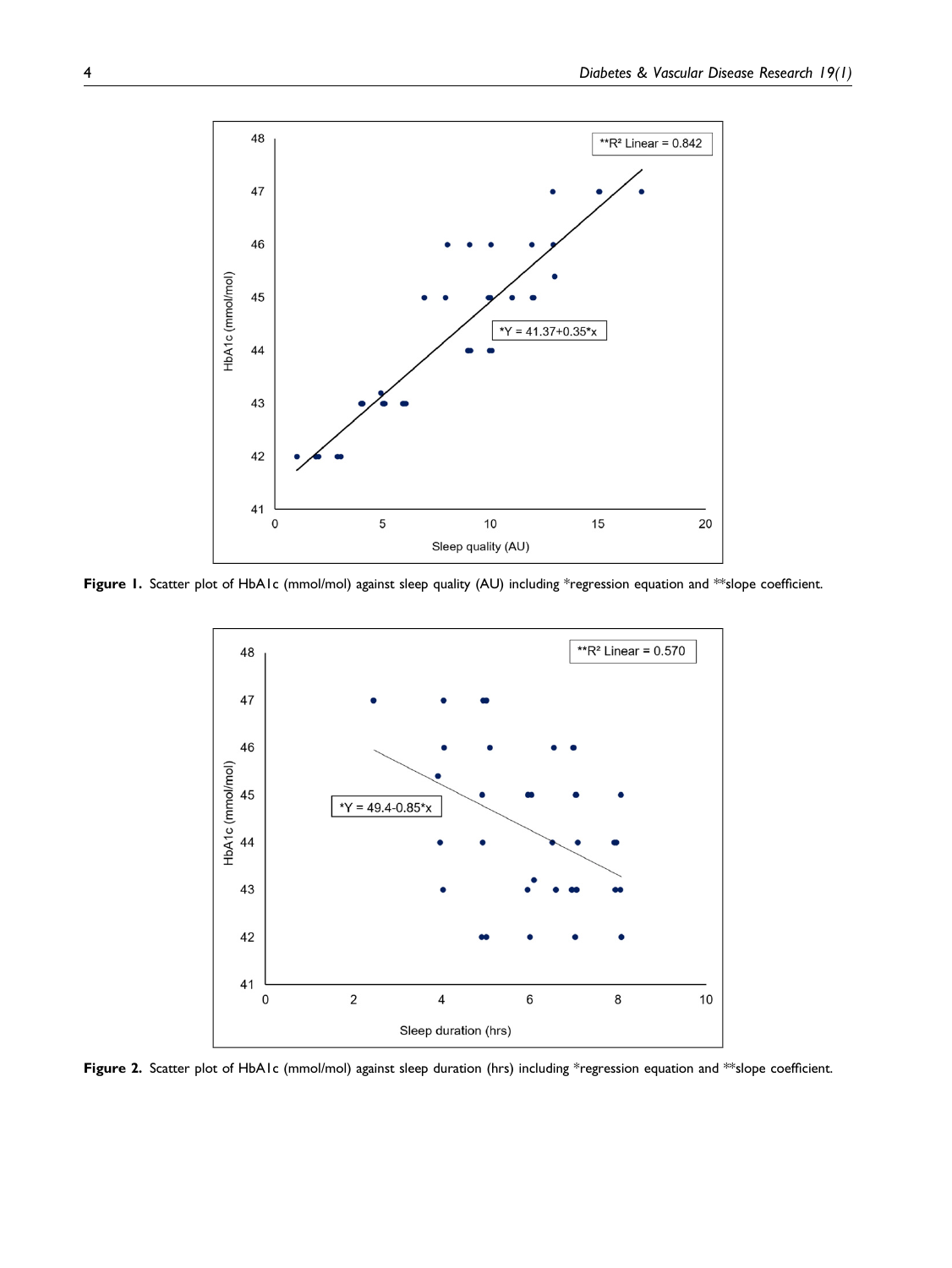

<span id="page-4-0"></span>Figure 3. Scatter plot of female HbA1c (mmol/mol) against sleep quality (AU) including \*regression equation and \*\*slope coefficient.



<span id="page-4-1"></span>Figure 4. Scatter plot of female HbA1c (mmol/mol) against sleep duration (hrs) including \*regression equation and \*\*slope coefficient.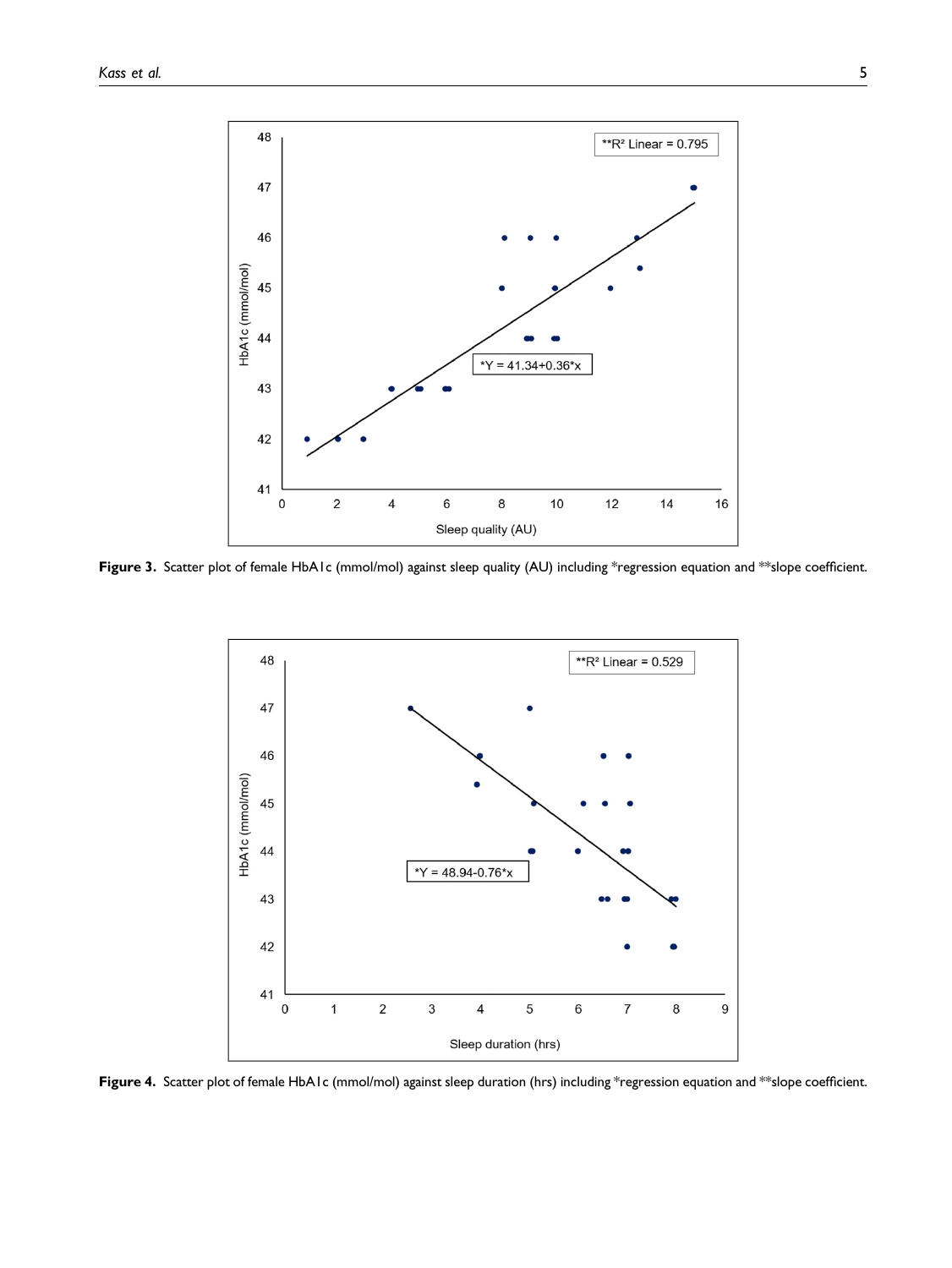

<span id="page-5-0"></span>Figure 5. Scatter plot of male HbA1c (mmol/mol) against sleep quality (AU) including \*regression equation and \*\*slope coefficient.

HbA1c elevation level (mmol/mol) and SQ (AU) ([Figure 5\)](#page-5-0). A significant regression was found (F  $(1) = 13$ ,  $p < 0.001$ ) with an R<sup>2</sup> of 0.908.

## Relationship between male HbA1c and sleep duration

A Spearman's rho correlation reported no significant association (rs = 0.218,  $p = 0.454$ ) between male HbA1c elevation level (mmol/mol) and sleep duration (hours) ([Figure 6](#page-6-0)). No significant regression was found (F  $(1) = 13$ ,  $p = 0454$ ) with an R<sup>2</sup> of 0.037.

#### **Discussion**

The main findings emerging from this study were that those participants with a higher HbA1c elevation level had a higher global PSQI score/decreased SQ. Secondly, it was shown that an increase in SD resulted in a decreased HbA1c elevation level. The secondary findings emerging from the study found that females with a higher HbA1c elevation level had a higher global PSQI score/decreased SQ; additionally, increases in SD resulted in a decreased HbA1c elevation level for female participants. Furthermore, males with a higher HbA1c elevation level had a higher global PSQI score/decreased SQ; however, no

association between male HbA1c elevation level and SD was reported.

There are several contributing pathways to abnormal glucose metabolism as a consequence of sleep restriction.<sup>[19](#page-8-2)</sup> Brain glucose utilization was observed to be consider-ably reduced during total sleep deprivation<sup>[45](#page-9-4)</sup>; furthermore, following sleep restriction, prolonged nocturnal growth hormone secretion can cause morning insulin resistance.[46](#page-9-5) Increases in inflammatory markers because of sleep restriction have been well documented. $47,48$  $47,48$ These include 'cytokine interleukin- $1\beta$ <sup>[49](#page-9-8)</sup> 'Interleukin 6', [50](#page-9-9) Interleukin 17A', [51](#page-9-10) 'tumour necrosis factor al-pha',<sup>[52](#page-9-11)</sup> 'high-sensitivity C-reactive protein'<sup>[53](#page-9-12)</sup> and in-creased 'leukocytes and monocytes'.<sup>[54,](#page-9-13)[55](#page-9-14)</sup> It has also been reported that these inflammatory markers are associated with insulin resistance.

Previous studies have found that self-reported short SD and decreased SQ is associated with the development of T2DM.<sup>[22,](#page-8-5)[26](#page-8-9)[,56,](#page-9-15)[57](#page-9-16)</sup> In particular, Lou et al. (2012) have shown in a large population sample of Chinese adults that decreased SQ and decreased SD were found to be significantly associated with an increased risk of the development of T2DM. Although working with a different specialist population, the findings of the present study agree with these findings, suggesting that SD and SQ could be a contributing factor towards the development of T2DM.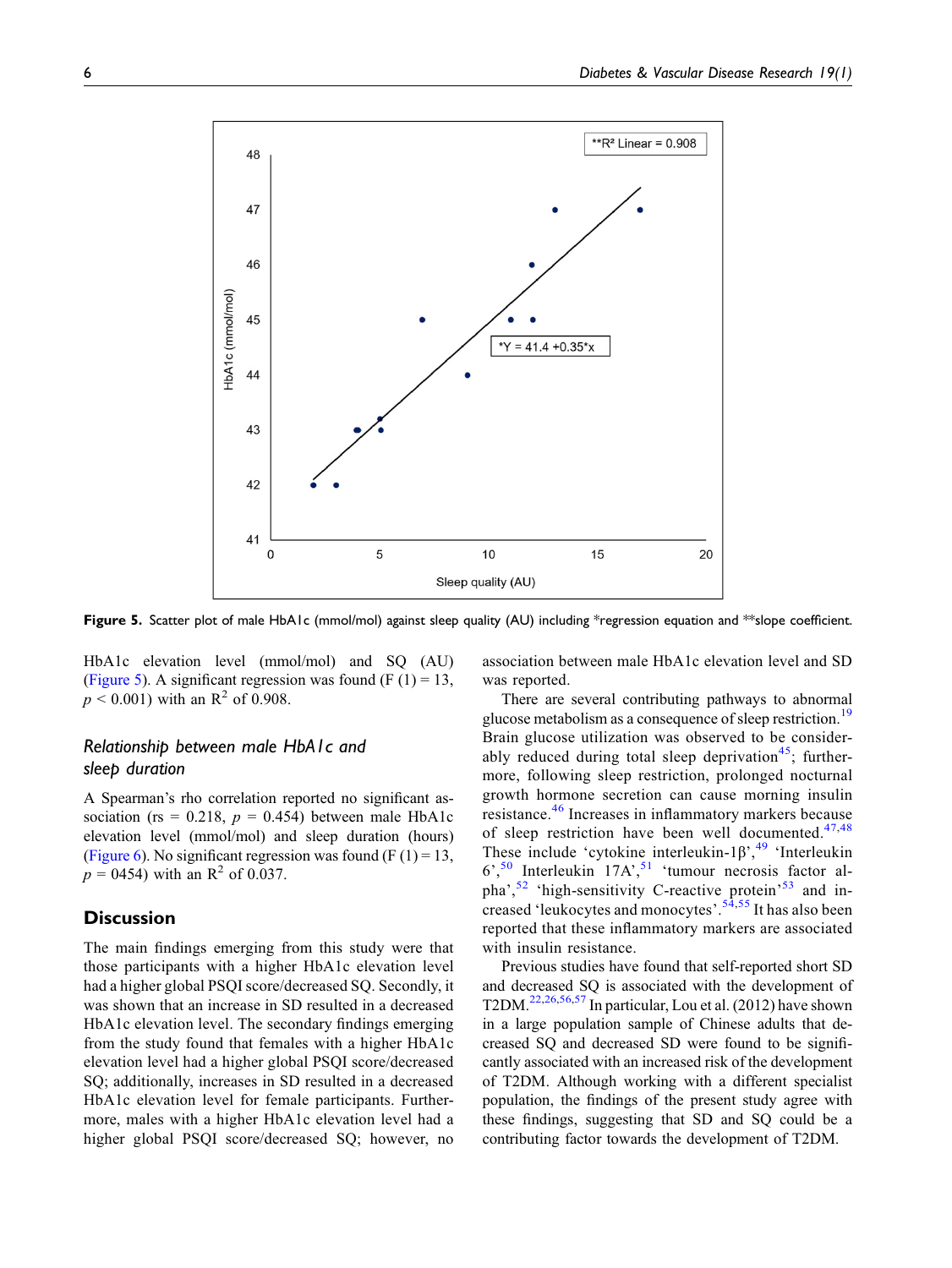

<span id="page-6-0"></span>Figure 6. Scatter plot of male HbA1c (mmol/mol) against sleep duration (hrs) including \*regression equation and \*\*slope coefficient.

When focusing specifically on gender, SQ, SD and the development of T2DM, there have been fewer studies that have been undertaken on the associations between these variables.<sup>[31](#page-8-14)[,32,](#page-8-15)[34](#page-8-17)</sup> Female results in the present study found a correlation between increased PSQI scores and decreased SD, indicating that gender might be a contributing factor to the development of T2DM; furthermore, the prevalence of prediabetes differs between sexes.<sup>58</sup> Report shows that men more frequently develop IFG, $^{58}$  whereas women more frequently develop IGT have also been found. In a meta-analysis, both decreased SD (<5 h) and problems initiating or maintaining sleep were correlated with higher diabetes risk.<sup>24</sup>

Insulin resistance plays a major role in the development of T2DM.<sup>[59](#page-9-18)</sup> Thus far, there have been 14 studies on the influences of sleep restriction on the metabolism of glucose.[17,](#page-8-0)[46](#page-9-5)[,60](#page-9-19)–[71](#page-10-0) In a breakthrough study, researchers found that the effects of six nights of 4 h restricted sleep on glucose metabolism, measured by 'intravenous glucose tolerance testing', $17$  caused a 24% decrease in insulin sensitivity and a 30% decrease in acute insulin response to glucose, indicating an insufficient β-cell response to in-creased insulin resistance.<sup>[17](#page-8-0)[,72](#page-10-1)</sup> There have been reports that the differences in glucose metabolism were supplemented by a difference in 'cardiac sympatho-vagal activity'.<sup>[72](#page-10-1)</sup> Further studies have similarly evaluated the influences of restricted sleep on glucose metabolism using various methods including 'morning fasting levels', [62](#page-9-20) repeated

sampling throughout the daytime<sup>[61](#page-9-21)</sup> and additional 'dy-namic testing<sup>, [60](#page-9-19)</sup> Although there were differences in methodology, the majority of the studies reported adverse effects of restricted sleep on glucose metabolism.<sup>[19](#page-8-2)</sup> This could explain why the participants with decreased SQ and SD in the present study had an increased HbA1c elevation level.<sup>[73](#page-10-2)</sup> Long-term, insufficient sleep may be a factor promoting the development of T2DM.

The prevalence of T2DM in England grew from 2.3 million in 2009/2010 to 3.0 million in 2015/2016.<sup>[74](#page-10-3)</sup> Furthermore, it is predicted that the prevalence will increase to approximately 5.6 million individuals with T2DM by 2035/2036.<sup>[75](#page-10-4)</sup> The total cost of direct patient care for T2DM in the NHS during 2010–2011 was estimated at £9.8 billion, whilst the indirect costs were estimated at £13.9 billion.<sup>[76](#page-10-5)</sup> It has been estimated that the cost burden of diabetes in 2010/2011 was 10% of the total NHS resource expenditure.<sup>[77](#page-10-6)</sup> Moreover, it has been reported that if no changes are made, this will increase to an estimated 17% of NHS expenditure by 2035/2036.<sup>[77](#page-10-6)</sup>

## Study limitations and ideas for future research

The PSQI questionnaire is a subjective measure of sleep and self-reporting can reflect inaccurate information if the participant had difficulty understanding the questions.<sup>[78](#page-10-7)</sup>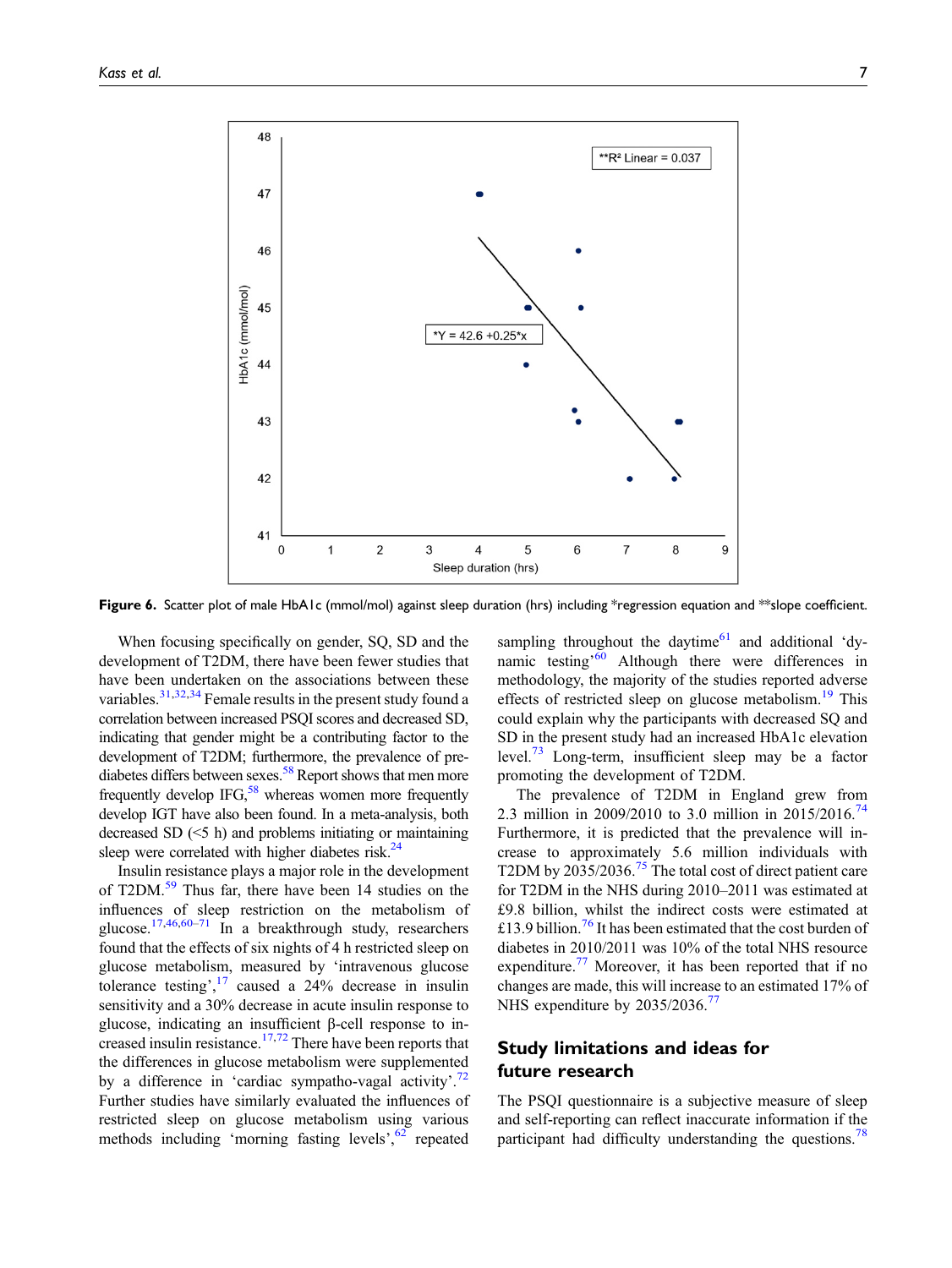Future research should look at using more accurate measures of SQ and SD to ensure accurate representations of both sleep restriction and sleep fragmentation. Additionally, no other anthropometric risk factors were measured, due to The Healthier You: NHS Diabetes Prevention Programme currently being a pilot study, and no anthropometric risk measurements recorded by the intervention provider were able to be used in the current study. It would therefore be advantageous to measure SQ and SD adjunct to anthropometric measurements such as body mass index and waist measurements.

## Conclusion

In conclusion, a significant relationship was found between the elevation of HbA1c level, sleep quality and SD in clinically diagnosed pre-diabetic patients in a nationally representative sample. Future research should look at using more accurate measures of sleep quality and SD to ensure accurate representations of both sleep restriction and sleep fragmentation; additionally, it would be advantageous to measure sleep quality and SD adjunct to anthropometric T2DM risk factor measurements, such as body mass index and waist circumference.

Availability of data and material can be accessed at the University of Hertfordshire's repository at [https://doi.org/](https://doi.org/10.18745/ds.24981) [10.18745/ds.24981.](https://doi.org/10.18745/ds.24981)

#### Declaration of conflicting interests

The author(s) declared no potential conflicts of interest with respect to the research, authorship, and/or publication of this article.

#### Funding

The author(s) received no financial support for the research, authorship, and/or publication of this article.

#### ORCID iD

Lindsy Kass  $\bullet$  <https://orcid.org/0000-0003-2079-4584>

#### **References**

- <span id="page-7-0"></span>1. Hex N, Bartlett C, Wright D, et al. Estimating the current and future costs of Type 1 and Type 2 diabetes in the UK, including direct health costs and indirect societal and productivity costs. Diabetic Med 2012; 29(7): 855–862. [https://onlinelibrary.wiley.com/doi/full/10.1111/j.1464-5491.](https%20://onlinelibrary.wiley.com/doi/full/10.1111/j.1464-5491.2012.03698.x) [2012.03698.x.](https%20://onlinelibrary.wiley.com/doi/full/10.1111/j.1464-5491.2012.03698.x)
- <span id="page-7-1"></span>2. Diabetes in the UK 2012. 2012. [https://www.diabetes.org.uk/](https://www.diabetes.org.uk/professionals/position-statements-reports/statistics/diabetes-in-the-uk-2012) [professionals/position-statements-reports/statistics/diabetes](https://www.diabetes.org.uk/professionals/position-statements-reports/statistics/diabetes-in-the-uk-2012)[in-the-uk-2012](https://www.diabetes.org.uk/professionals/position-statements-reports/statistics/diabetes-in-the-uk-2012).
- <span id="page-7-2"></span>3. Zheng Y, Ley SH, Hu FB. Global aetiology and epidemiology of type 2 diabetes mellitus and its complications. Nat

Rev Endocrinol 2018; 14, 88–98. [https://www.nature.com/](https://www.nature.com/articles/nrendo.2017.151) [articles/nrendo.2017.151.](https://www.nature.com/articles/nrendo.2017.151)

- <span id="page-7-3"></span>4. Schwarz P, Greaves C, Lindström J, et al. Nonpharmacological interventions for the prevention of type 2 diabetes mellitus. Nature Reviews Endocrinology 2012; 8(6), 363–373. [https://www.nature.com/articles/nrendo.2011.232.pdf?](https://www.nature.com/articles/nrendo.2011.232.pdf?origin=ppub) [origin=ppub.](https://www.nature.com/articles/nrendo.2011.232.pdf?origin=ppub)
- <span id="page-7-4"></span>5. Hamman RF, Wing RR, Edelstein SL, et al. Effect of weight loss with lifestyle intervention on risk of diabetes. Diabetes Care 2006; 29(9): 2102–7. [https://care.diabetesjournals.org/](https://care.diabetesjournals.org/content/29/9/2102.short) [content/29/9/2102.short](https://care.diabetesjournals.org/content/29/9/2102.short).
- <span id="page-7-5"></span>6. Deabetes Prevention Program Research Group. Reduction in the incidence of Type 2 Diabetes with lifestyle intervention or metformin. N Engl J Med 2002; 346: 393–403. [www.](http://www.nejm.org) [nejm.org](http://www.nejm.org).
- 7. Tuomilehto J, Lindström J, Eriksson JG, et al. Prevention of type 2 diabetes mellitus by changes in lifestyle among subjects with impaired glucose tolerance. New Engl J Med 2001; 344(18): 1343–1350.
- 8. Hu Z, Xiao J, Wang J, et al. Effects of diet and exercise in preventing NIDDM in people with impaired glucose tolerance: The Da Qing IGT and diabetes study. Am Diabetes Assoc; 20(4): 537–544. [https://www.researchgate.net/](https://www.researchgate.net/publication/14120015) [publication/14120015.](https://www.researchgate.net/publication/14120015)
- 9. Ramachandran A, Snehalatha C, Mary S, et al. The Indian Diabetes Prevention Programme shows that lifestyle modification and metformin prevent type 2 diabetes in Asian Indian subjects with impaired glucose tolerance (IDPP-1). Diabetologia 2006; 49: 289–297. DOI: [10.1007/s00125-](https://doi.org/10.1007/s00125-005-) [005-.](https://doi.org/10.1007/s00125-005-)
- <span id="page-7-11"></span>10. Knutson KL, Spiegel K, Penev P, et al. The metabolic consequences of sleep deprivation. Sleep Med Rev 2007; 11: 163–178. [www.elsevier.com/locate/smrv.](http://www.elsevier.com/locate/smrv)
- <span id="page-7-6"></span>11. Diagnosis and classification of diabetes mellitus. Am Diabetes Assoc 2014; 37: S81–S90. [https://care.diabetesjournals.org/](https://care.diabetesjournals.org/content/37/supplement_1/s81.short) [content/37/supplement\\_1/s81.short.](https://care.diabetesjournals.org/content/37/supplement_1/s81.short)
- <span id="page-7-7"></span>12. Bonnet MH and Arand DL. We are chronically sleep deprived. Sleep 1995; 18: 908–911. [https://academic.oup.com/](https://academic.oup.com/sleep/article/18/10/908/2749701) [sleep/article/18/10/908/2749701](https://academic.oup.com/sleep/article/18/10/908/2749701).
- 13. Quratul-Ain Altaf D. Sleep in patients with type 2 diabetes: the impact of sleep apnoea, sleep duration, and sleep quality on clinical outcomes, 2017.
- <span id="page-7-8"></span>14. Martins R, Andersen M and Tufik S. The reciprocal interaction between sleep and type 2 diabetes mellitus: facts and perspectives. SciELO Brasil 2008; 41(3): 180–187. [https://](https://www.scielo.br/scielo.php?pid=S0100-879X2006005000194&script=sci_arttext&tlng=pt) [www.scielo.br/scielo.php?pid=S0100-879X2006005000194&](https://www.scielo.br/scielo.php?pid=S0100-879X2006005000194&script=sci_arttext&tlng=pt) [script=sci\\_arttext&tlng=pt.](https://www.scielo.br/scielo.php?pid=S0100-879X2006005000194&script=sci_arttext&tlng=pt)
- <span id="page-7-9"></span>15. Ayas NT, White DP, Al-Delaimy WK, et al. A prospective study of self-reported sleep duration and incident diabetes in women. Diabetes Care 2003; 26: 380–384. [https://care.](https://care.diabetesjournals.org/content/26/2/380.short) [diabetesjournals.org/content/26/2/380.short.](https://care.diabetesjournals.org/content/26/2/380.short)
- <span id="page-7-10"></span>16. Sridhar G and practice KM. Prevalence of sleep disturbances in diabetes mellitus. D research and clinical 1994; 23: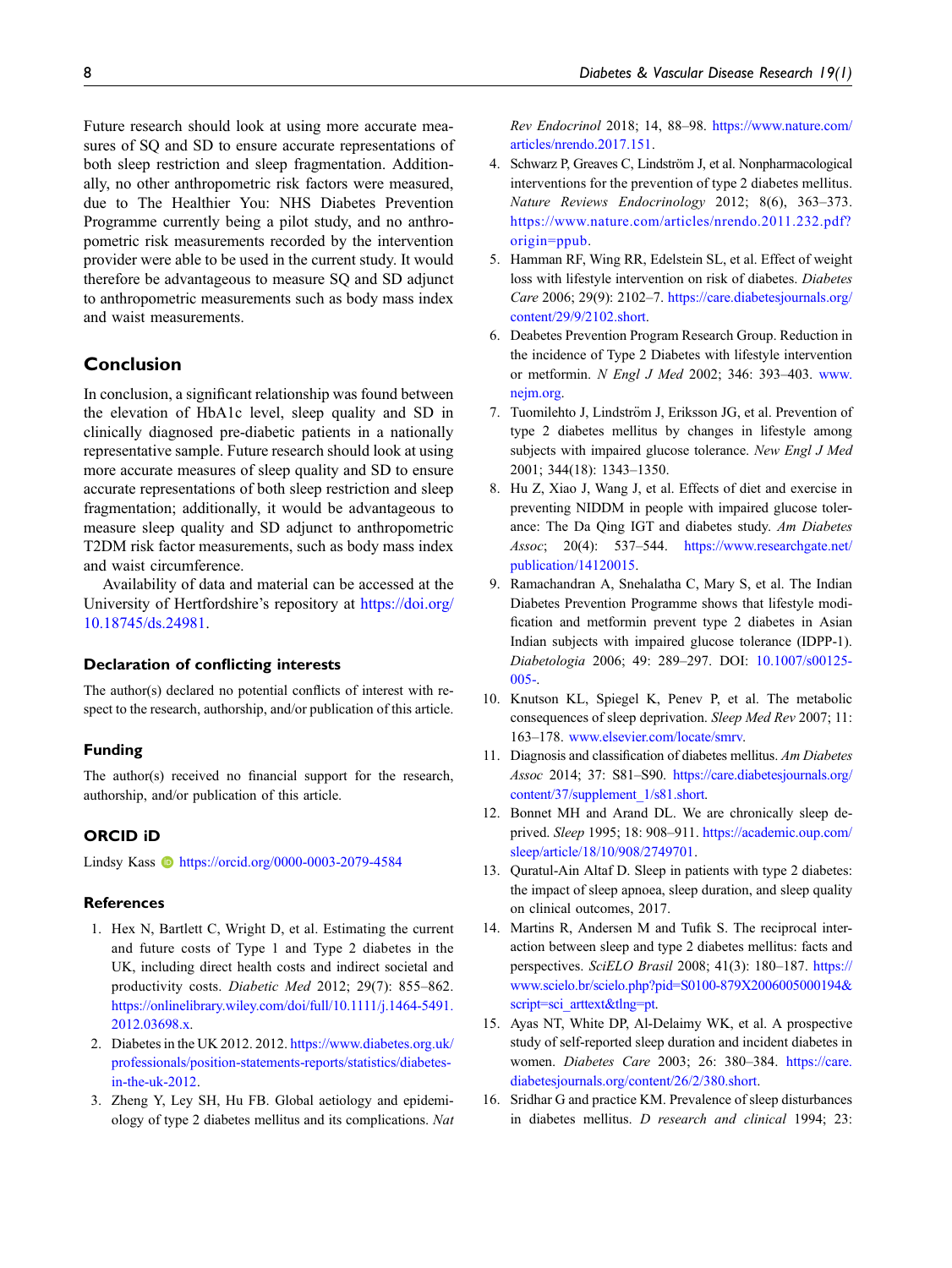183–186. [https://www.sciencedirect.com/science/article/pii/](https://www.sciencedirect.com/science/article/pii/0168822794901031) [0168822794901031](https://www.sciencedirect.com/science/article/pii/0168822794901031).

- <span id="page-8-0"></span>17. Spiegel K, Leproult R and van Cauter E. Impact of sleep debt on metabolic and endocrine function. Lancet 1999; 354(9188): 1435–1439.
- <span id="page-8-1"></span>18. Mallon L, Broman JE and Hetta J. High incidence of diabetes in men with sleep complaints or short sleep duration a 12 year follow-up study of a middle-aged population. Am Diabetes Assoc 2005; 28(11): 2762–2767. [https://care.](https://care.diabetesjournals.org/content/28/11/2762.short) [diabetesjournals.org/content/28/11/2762.short](https://care.diabetesjournals.org/content/28/11/2762.short).
- <span id="page-8-2"></span>19. Reutrakul S and van Cauter E. Sleep influences on obesity, insulin resistance, and risk of type 2 diabetes. Metabolism 2018; 84: 56–66.
- <span id="page-8-3"></span>20. Bergman RN. Toward physiological understanding of glucose tolerance: minimal-model approach. Am Diabetes Assoc 1989; 38(12): 1512–1527. [https://diabetes.diabetesjournals.](https://diabetes.diabetesjournals.org/content/38/12/1512.short) [org/content/38/12/1512.short.](https://diabetes.diabetesjournals.org/content/38/12/1512.short)
- <span id="page-8-4"></span>21. Tasali E, Leproult R, Ehrmann DA, et al. Sciences of the USA 1044-1049 PNAS. 2008; 105(3): 1044–1049.
- <span id="page-8-5"></span>22. Hayashino Y, Fukuhara S, Suzukamo Y, et al. Relation between sleep quality and quantity, quality of life, and risk of developing diabetes in healthy workers in Japan: the High-risk and Population Strategy for Occupational Health Promotion (HIPOP-OHP) Study. BMC Public Health 2007; 7: 126. [http://](http://www.biomedcentral.com/1471-2458/7/129) [www.biomedcentral.com/1471-2458/7/129.](http://www.biomedcentral.com/1471-2458/7/129)
- <span id="page-8-6"></span>23. Nilsson PM, Roost M, Engstrom G, et al. Incidence of diabetes in middle-aged men is related to sleep disturbances. Diabetes Care 2004; 27(10): 2464–2469. [https://care.](https://care.diabetesjournals.org/content/27/10/2464.short) [diabetesjournals.org/content/27/10/2464.short.](https://care.diabetesjournals.org/content/27/10/2464.short)
- <span id="page-8-7"></span>24. Cappuccio FP, Strazzullo P and Miller MA. Quantity and quality of sleep and incidence of type 2 diabetes a systematic review and meta-analysis. Diabetes Care 2010; 33(2): 414–420. [http://creativecommons.](http://creativecommons)
- <span id="page-8-8"></span>25. Chaput JP, Després JP, Bouchard C, et al. Sleep duration as a risk factor for the development of type 2 diabetes or impaired glucose tolerance: analyses of the Quebec family study. Sleep Med 2009; 10(8): 919–924.
- <span id="page-8-9"></span>26. Gottlieb D, Punjabi N, Newman AB, et al. Association of sleep time with diabetes mellitus and impaired glucose tolerance. Archives of Internal Medicine 2005; 165(8): 863. [https://jamanetwork.com/journals/jamainternalmedicine/](https://jamanetwork.com/journals/jamainternalmedicine/article-abstract/486518) [article-abstract/486518](https://jamanetwork.com/journals/jamainternalmedicine/article-abstract/486518).
- <span id="page-8-10"></span>27. Ferrie J, Shipley M, Cappuccio F, et al. A prospective study of change in sleep duration: associations with mortality in the Whitehall II cohort [Internet]. *academic.oup.com* 2007 [https://](https://academic.oup.com/sleep/article/30/12/1659/2696919) [academic.oup.com/sleep/article/30/12/1659/2696919](https://academic.oup.com/sleep/article/30/12/1659/2696919).
- <span id="page-8-11"></span>28. Cappuccio F, Taggart F, Kandala N, et al. In the last few decades there has been a sig-nificant increase in the prevalence of obesi-ty worldwide and the world health organiza. Academic.oup.com 2008. [https://academic.oup.com/sleep/](https://academic.oup.com/sleep/article/31/5/619/2454190) [article/31/5/619/2454190](https://academic.oup.com/sleep/article/31/5/619/2454190).
- <span id="page-8-12"></span>29. Spiegel K, Tasali E, Penev P, et al. Brief communication: sleep curtailment in healthy young men is associated with decreased

leptin levels, elevated ghrelin levels, and increased hunger and appetite. Ann Intern Med 2004; 141(11): 846–850.

- <span id="page-8-13"></span>30. Rizza S, Luzi A, Mavilio M, et al. Alterations in Rev-ERBα/BMAL1 ratio and glycated hemoglobin in rotating shift workers: the EuRhythDia study. Acta Diabetol 2021; 58(8): 1111–1117. [https://link.springer.com/article/10.](https://link.springer.com/article/10.1007/s00592-021-01676-z) [1007/s00592-021-01676-z.](https://link.springer.com/article/10.1007/s00592-021-01676-z)
- <span id="page-8-14"></span>31. Cauter E, Polonsky KS and Scheen AJ. Roles of circadian rhythmicity and sleep in human glucose regulation 1 roles of circadian rhythmicity and sleep in human glucose regulation\*. Endocrine Reviews 1997; 18(5): 716–738. [https://](https://www.researchgate.net/publication/13894798) [www.researchgate.net/publication/13894798.](https://www.researchgate.net/publication/13894798)
- <span id="page-8-15"></span>32. Krishnan V, Collop NA and Williams L. Gender differences in sleep disorders. Curr Opin Pulm Med 2006; 12(6): 383–389. [https://journals.lww.com/co-pulmonarymedicine/](https://journals.lww.com/co-pulmonarymedicine/Fulltext/2006/11000/Gender_differences_in_sleep_disorders.3.aspx) [Fulltext/2006/11000/Gender\\_differences\\_in\\_sleep\\_disorders.](https://journals.lww.com/co-pulmonarymedicine/Fulltext/2006/11000/Gender_differences_in_sleep_disorders.3.aspx) [3.aspx](https://journals.lww.com/co-pulmonarymedicine/Fulltext/2006/11000/Gender_differences_in_sleep_disorders.3.aspx).
- <span id="page-8-16"></span>33. Ohayon MM, Reynolds CF and Dauvilliers Y. Excessive sleep duration and quality of life. Ann Neurol 2013; 73(6): 785–794. [https://onlinelibrary.wiley.com/doi/abs/10.1002/](https://onlinelibrary.wiley.com/doi/abs/10.1002/ana.23818?casa_token=s8TPjM-B3FcAAAAA:BzhgX-mX1idhARIG6w68kJZz7npY6Blh11yBiiaos9iTqQhW68njlFkt8GcNg8y_qQyq4ezfDYE6r1Q) [ana.23818?casa\\_token=s8TPjM-B3FcAAAAA:BzhgX](https://onlinelibrary.wiley.com/doi/abs/10.1002/ana.23818?casa_token=s8TPjM-B3FcAAAAA:BzhgX-mX1idhARIG6w68kJZz7npY6Blh11yBiiaos9iTqQhW68njlFkt8GcNg8y_qQyq4ezfDYE6r1Q)[mX1idhARIG6w68kJZz7npY6Blh11yBiiaos9iTqQhW68njl](https://onlinelibrary.wiley.com/doi/abs/10.1002/ana.23818?casa_token=s8TPjM-B3FcAAAAA:BzhgX-mX1idhARIG6w68kJZz7npY6Blh11yBiiaos9iTqQhW68njlFkt8GcNg8y_qQyq4ezfDYE6r1Q) [Fkt8GcNg8y\\_qQyq4ezfDYE6r1Q](https://onlinelibrary.wiley.com/doi/abs/10.1002/ana.23818?casa_token=s8TPjM-B3FcAAAAA:BzhgX-mX1idhARIG6w68kJZz7npY6Blh11yBiiaos9iTqQhW68njlFkt8GcNg8y_qQyq4ezfDYE6r1Q).
- <span id="page-8-17"></span>34. Kronholm E, Hyyppa MT, Alanen E, et al. What does the multiple sleep latency test measure in a community sample? Sleep 1995; 18(10): 827–835. [https://academic.oup.com/](https://academic.oup.com/sleep/article/18/10/827/2749619) [sleep/article/18/10/827/2749619.](https://academic.oup.com/sleep/article/18/10/827/2749619)
- <span id="page-8-18"></span>35. Ohayon MM, Caulet M, Philip P, et al. Sleep and rheumatology view project national trajectory project view project. Article Arch Intern Med 1997; 157(22): 2645–2652. <https://www.researchgate.net/publication/51323665>.
- <span id="page-8-19"></span>36. Baker FC, Wolfson AR and Lee KA. Association of sociodemographic, lifestyle, and health factors with sleep quality and daytime sleepiness in women: findings from the 2007 National Sleep Foundation "Sleep in America Poll". J Women's Health 2009; 18(6): 841–849.
- <span id="page-8-20"></span>37. Mallampalli MP and Carter CL. Exploring sex and gender differences in sleep health: a society for women's health research report. J Women's Health 2014; 23(7): 553–562. <https://www.liebertpub.com/doi/abs/10.1089/jwh.2014.4816>.
- <span id="page-8-21"></span>38. Meta-Analysis Procedure. [https://academic.oup.com/sleep/](https://academic.oup.com/sleep/article/29/1/85/2708069) [article/29/1/85/2708069](https://academic.oup.com/sleep/article/29/1/85/2708069).
- <span id="page-8-22"></span>39. Schmid SM, Hallschmid M and Schultes B. The metabolic burden of sleep loss. The Lancet Diabetes & Endocrinology 2014; 3(1): 52–62. [www.thelancet.com/diabetes](http://www.thelancet.com/diabetes-endocrinology)[endocrinology.](http://www.thelancet.com/diabetes-endocrinology)
- <span id="page-8-23"></span>40. McPherson R. Henry's clinical diagnosis and management by laboratory methods: first South Asia Edition\_e-Book. 2017. [https://books.google.co.uk/books?hl=en&lr=&id=](https://books.google.co.uk/books?hl=en&lr=&id=QtjQDwAAQBAJ&oi=fnd&pg=PP1&dq=McPherson,+R.A+&+Pincus,+M.R+(2017)+Henry) [QtjQDwAAQBAJ&oi=fnd&pg=PP1&dq=McPherson,+R.](https://books.google.co.uk/books?hl=en&lr=&id=QtjQDwAAQBAJ&oi=fnd&pg=PP1&dq=McPherson,+R.A+&+Pincus,+M.R+(2017)+Henry) [A+%26+Pincus,+M.R+\(2017\)+Henry%27s+clinical+diagnosis+](https://books.google.co.uk/books?hl=en&lr=&id=QtjQDwAAQBAJ&oi=fnd&pg=PP1&dq=McPherson,+R.A+&+Pincus,+M.R+(2017)+Henry) [and+managment+by&ots=B6NSTHbrKZ&sig=DT5boXr](https://books.google.co.uk/books?hl=en&lr=&id=QtjQDwAAQBAJ&oi=fnd&pg=PP1&dq=McPherson,+R.A+&+Pincus,+M.R+(2017)+Henry) [PM4MxfRdDVLUqyHbR45Y.](https://books.google.co.uk/books?hl=en&lr=&id=QtjQDwAAQBAJ&oi=fnd&pg=PP1&dq=McPherson,+R.A+&+Pincus,+M.R+(2017)+Henry)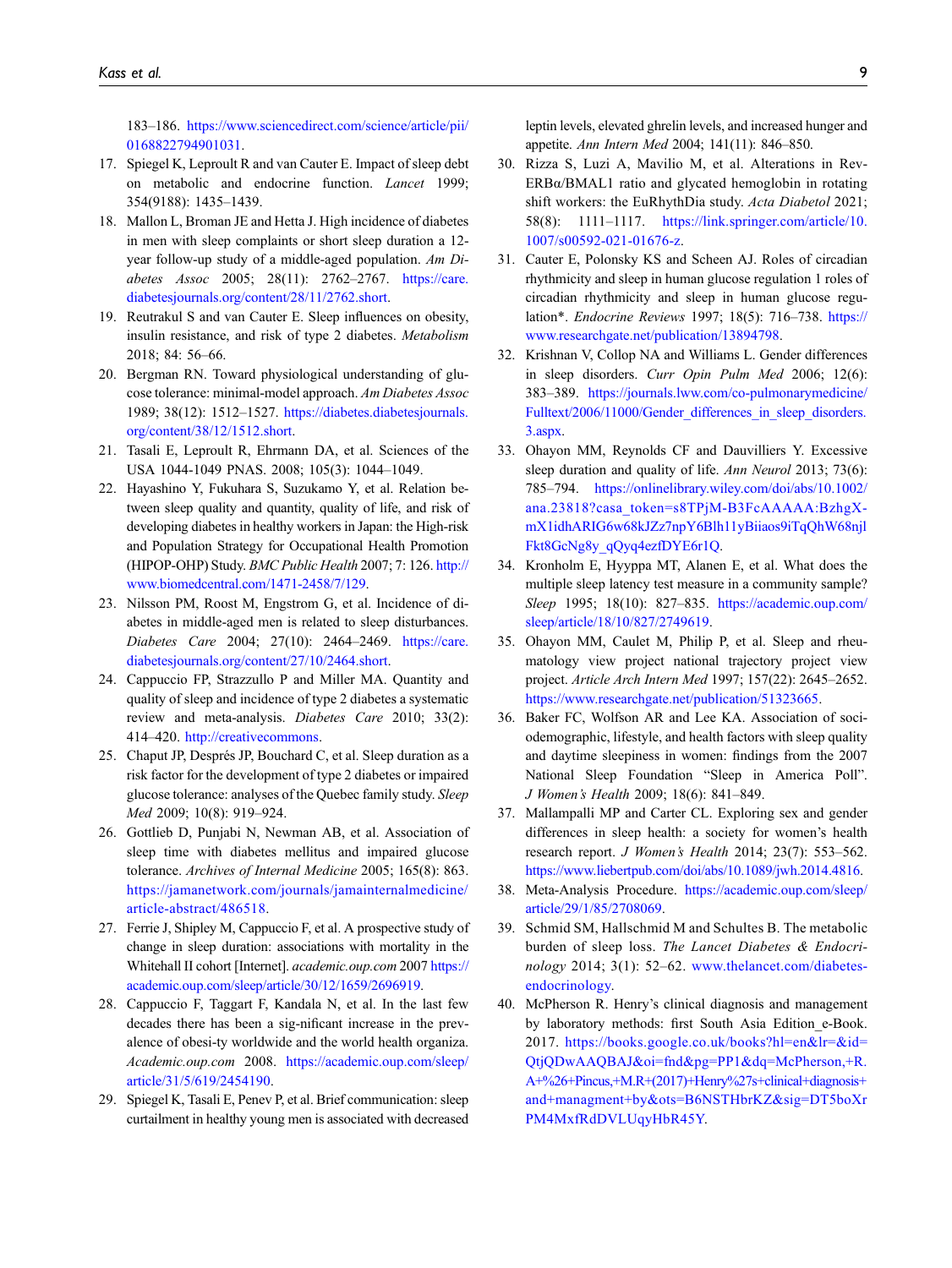- <span id="page-9-0"></span>41. American Diabeties Association - American Diabetes Association. Erratum. Classification and diagnosis of diabetes. 2016.
- <span id="page-9-1"></span>42. Organization WH. Use of glycated haemoglobin (HbA1c) in the diagnosis of diabetes mellitus abbreviated report of a WHO consultation. 2011. [https://apps.who.int/iris/bitstream/](https://apps.who.int/iris/bitstream/handle/10665/70523/WHO_NMH_CHP_CPM_11.1_eng.pdf) [handle/10665/70523/WHO\\_NMH\\_CHP\\_CPM\\_11.1\\_eng.](https://apps.who.int/iris/bitstream/handle/10665/70523/WHO_NMH_CHP_CPM_11.1_eng.pdf) [pdf](https://apps.who.int/iris/bitstream/handle/10665/70523/WHO_NMH_CHP_CPM_11.1_eng.pdf).
- <span id="page-9-2"></span>43. Sandler C and McDonnell ME. The role of hemoglobin A1c in the assessment of diabetes and cardiovascular risk. Cleveland Clinic J of Medicine 2016; 83(5 Supp 1): S4–S10. <https://europepmc.org/article/med/27176682>.
- <span id="page-9-3"></span>44. Organization WH. Definition and diagnosis of diabetes mellitus and intermediate hyperglycemia. RepoRt of a WHo/ IDf ConsultatIon. 2006. [https://apps.who.int/iris/bitstream/](https://apps.who.int/iris/bitstream/handle/10665/43588/9241594934_eng.pdf) [handle/10665/43588/9241594934\\_eng.pdf.](https://apps.who.int/iris/bitstream/handle/10665/43588/9241594934_eng.pdf)
- <span id="page-9-4"></span>45. Buysse DJ, Reynolds CF, Monk T, et al. The Pittsburgh sleep quality index: a new instrument for psychiatric practice and research. 1989; 28(2): 193–213. [https://www.sciencedirect.](https://www.sciencedirect.com/science/article/pii/0165178189900474) [com/science/article/pii/0165178189900474.](https://www.sciencedirect.com/science/article/pii/0165178189900474)
- <span id="page-9-5"></span>46. Thomas M, Sing H, Belenky G, et al. Neural basis of alertness and cognitive performance impairments during sleepiness. I. Effects of 24 h of sleep deprivation on waking human regional brain activity. J Sleep Res 2000; 9(4): 335–352. [https://onlinelibrary.wiley.com/doi/full/10.1046/j.](https://onlinelibrary.wiley.com/doi/full/10.1046/j.1365-2869.2000.00225.x) [1365-2869.2000.00225.x](https://onlinelibrary.wiley.com/doi/full/10.1046/j.1365-2869.2000.00225.x).
- <span id="page-9-6"></span>47. Broussard JL, Chapotot F, Abraham V, et al. Sleep restriction increases free fatty acids in healthy men. Diabetologia 2015; 58(4): 791–798.
- <span id="page-9-7"></span>48. Mullington JM, Simpson NS, Meier-Ewert HK, et al. Sleep loss and inflammation. Best Pract Res Clin Endocrinol Metab 2010; 24: 775–784.
- <span id="page-9-8"></span>49. Faraut B, Boudjeltia KZ, Vanhamme L, et al. Immune, inflammatory and cardiovascular consequences of sleep restriction and recovery Sleep Med Rev 2012; 16: 137–149.
- <span id="page-9-9"></span>50. Vgontzas AN, Zoumakis E, Bixler EO, et al. Adverse effects of modest sleep restriction on sleepiness, performance, and inflammatory cytokines. The J Clin Endocrinol Metab 2004; 89(5): 2119–2126.
- <span id="page-9-10"></span>51. Irwin MR, Wang M, Campomayor CO, et al. Sleep deprivation and activation of morning levels of cellular and genomic markers of inflammation. Arch Intern Med 2006; 166(16): 1756–1762. [http://www.gene-regulation.com/](http://www.gene-regulation.com/pub) [pub.](http://www.gene-regulation.com/pub)
- <span id="page-9-11"></span>52. van Leeuwen WM, Lehto M, Karisola P, et al. Sleep restriction increases the risk of developing cardiovascular diseases by augmenting proinflammatory responses through IL-17 and CRP. PLoS ONE 2009; 4(2): e4589.
- <span id="page-9-12"></span>53. Shearer W, Reuben J, Reuben J, et al. Soluble TNF-α receptor 1 and IL-6 plasma levels in humans subjected to the sleep deprivation model of spaceflight. Journal of Allergy and Clinical Immunology 2001; 107(1): 165–170. [http://](http://www.mosby.com/jaci) [www.mosby.com/jaci.](http://www.mosby.com/jaci)
- <span id="page-9-13"></span>54. Bøyum A, Wiik P, Gustavsson E, et al. The effect of strenuous exercise, calorie deficiency and sleep deprivation on white blood cells, plasma immunoglobulins and cytokines. Scand J Immunol. 1996; 43(2): 228–235.
- <span id="page-9-14"></span>55. Faraut B, Boudjeltia KZ, Dyzma M, et al. Benefits of napping and an extended duration of recovery sleep on alertness and immune cells after acute sleep restriction☆. Brain Behav Immun 2011; 25(1): 16–24.
- <span id="page-9-15"></span>56. Wieser V, Moschen A and Tilg H. Inflammation, cytokines and insulin resistance: a clinical perspective. Archivum Immunologiae et Therapiae Experimentalis 2013; 61(2): 119–125. [https://link.springer.com/content/pdf/10.1007/](https://link.springer.com/content/pdf/10.1007/s00005-012-0210-1.pdf) [s00005-012-0210-1.pdf](https://link.springer.com/content/pdf/10.1007/s00005-012-0210-1.pdf).
- <span id="page-9-16"></span>57. Yaggi HK, Araujo AB and Mckinlay JB. Sleep duration as a risk factor for the development of type 2 diabetes. Am Diabetes Assoc 2006; 29(3): 657–661. [https://care.diabetesjournals.org/](https://care.diabetesjournals.org/content/29/3/657.short) [content/29/3/657.short.](https://care.diabetesjournals.org/content/29/3/657.short)
- <span id="page-9-17"></span>58. Vgontzas AN, Liao D, Pejovic S, et al. Insomnia with objective short sleep duration is associated with type 2 diabetes a population-based study. Diabetes Care 2009; 32(11): 1980–1985. [http://creativecommons.](http://creativecommons)
- <span id="page-9-18"></span>59. Kautzky-Willer A, Harreiter J and Pacini G. Sex and gender differences in risk, pathophysiology and complications of type 2 diabetes mellitus. Endocrine Reviews 2016; 37(3): 278–316. [https://academic.oup.com/edrv/article/37/3/278/2354724.](https://academic.oup.com/edrv/article/37/3/278/2354724)
- <span id="page-9-19"></span>60. O'rahilly S. Clinical review science, medicine, and the future non-insulin dependent diabetes mellitus: the gathering storm. BMJ 1997; 314(7085): 955–999.
- <span id="page-9-21"></span>61. St-Onge M, O'Keeffe M, Roberts A, et al. Short sleep duration, glucose dysregulation and hormonal regulation of appetite in men and women. Sleep 2012; 35(11): 1503–1510. [https://academic.oup.com/sleep/article-abstract/35/11/1503/](https://academic.oup.com/sleep/article-abstract/35/11/1503/2559036) [2559036.](https://academic.oup.com/sleep/article-abstract/35/11/1503/2559036)
- <span id="page-9-20"></span>62. Reynolds AC, Dorrian J, Liu PY, et al. Impact of five nights of sleep restriction on glucose metabolism, leptin and testosterone in young adult men. PLoS ONE 2012; 7(7): e41218. [www.plosone.org.](http://www.plosone.org)
- 63. Møller S, Axelsson J, Bjorvatn B, et al. Co-ordination of research on working hours and health in the nordic countries: working hours and health. 2014. [https://books.google.co.uk/](https://books.google.co.uk/books?hl=en&lr=&id=6iqNAwAAQBAJ&oi=fnd&pg=PA7&dq=co-ordination+of+research+on+workinghours+and+health+in+the+Nordic+countries:+Working+hours+and+healht&ots=oF5s5l1_4r&sig=vHSh2cvbM0gpIlXlfr01p1yvWJE) [books?hl=en&lr=&id=6iqNAwAAQBAJ&oi=fnd&pg=](https://books.google.co.uk/books?hl=en&lr=&id=6iqNAwAAQBAJ&oi=fnd&pg=PA7&dq=co-ordination+of+research+on+workinghours+and+health+in+the+Nordic+countries:+Working+hours+and+healht&ots=oF5s5l1_4r&sig=vHSh2cvbM0gpIlXlfr01p1yvWJE) [PA7&dq=co-ordination+of+research+on+workinghours+and+](https://books.google.co.uk/books?hl=en&lr=&id=6iqNAwAAQBAJ&oi=fnd&pg=PA7&dq=co-ordination+of+research+on+workinghours+and+health+in+the+Nordic+countries:+Working+hours+and+healht&ots=oF5s5l1_4r&sig=vHSh2cvbM0gpIlXlfr01p1yvWJE) [health+in+the+Nordic+countries:+Working+hours+and+](https://books.google.co.uk/books?hl=en&lr=&id=6iqNAwAAQBAJ&oi=fnd&pg=PA7&dq=co-ordination+of+research+on+workinghours+and+health+in+the+Nordic+countries:+Working+hours+and+healht&ots=oF5s5l1_4r&sig=vHSh2cvbM0gpIlXlfr01p1yvWJE) [healht&ots=oF5s5l1\\_4r&sig=vHSh2cvbM0gpIlXlfr01p1yvWJE](https://books.google.co.uk/books?hl=en&lr=&id=6iqNAwAAQBAJ&oi=fnd&pg=PA7&dq=co-ordination+of+research+on+workinghours+and+health+in+the+Nordic+countries:+Working+hours+and+healht&ots=oF5s5l1_4r&sig=vHSh2cvbM0gpIlXlfr01p1yvWJE).
- 64. Rao MN, Neylan TC, Grunfeld C, et al. Subchronic sleep restriction causes tissue-specific insulin resistance. The J Clin Endocrinol Metab. 2015; 100(4): 1664–1671. [https://](https://academic.oup.com/jcem/article/100/4/1664/2815141) [academic.oup.com/jcem/article/100/4/1664/2815141](https://academic.oup.com/jcem/article/100/4/1664/2815141).
- 65. Buxton OM, Pavlova M, Reid EW, et al. Sleep restriction for 1 week reduces insulin sensitivity in healthy men. Diabetes 2010; 59: 2126–2133. [http://diabetes.diabetesjournals.org.](http://diabetes.diabetesjournals.org)
- 66. Broussard J and Brady MJ. The impact of sleep disturbances on adipocyte function and lipid metabolism. Best Practice & Research Clinical Endocrinology & Metabolism 2010;